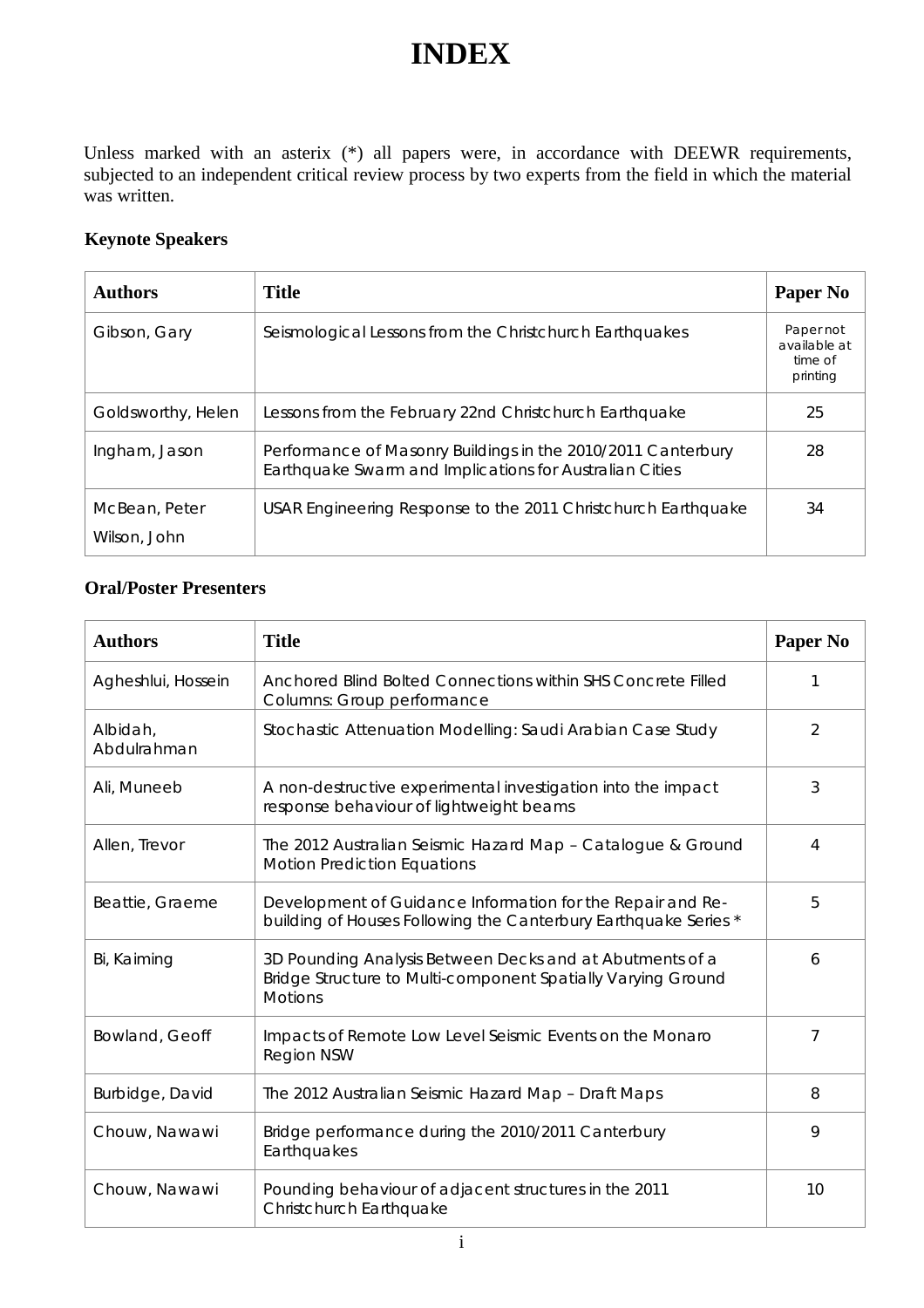| Clark, Dan                | Large earthquake recurrence in the Adelaide region: a<br>palaeoseismological perspective                                                                                    | 11 |
|---------------------------|-----------------------------------------------------------------------------------------------------------------------------------------------------------------------------|----|
| Cranswick, Edward         | Coincidence of Mines and Earthquakes in Australia *                                                                                                                         | 12 |
| Cuthbertson, Russell      | Two large earthquakes in southeast Queensland in the 1860s -<br>Fact or Fiction?                                                                                            | 13 |
| Daniell, James            | A timeline of the Socio-economic effects of the 2011 Tohoku<br>Earthquake with emphasis on the development of a new<br>worldwide rapid earthquake loss estimation procedure | 14 |
| Daniell, James            | A Country-by-Country Building Inventory and Vulnerability Index<br>for Earthquakes in comparison to historical CATDAT Damaging<br>Earthquakes Database losses               | 15 |
| Dent, Vic                 | The Yorkrakine, W.A., seismic deployment, April-May 1996                                                                                                                    | 16 |
| Dent, Vic                 | Is the Southwest Seismic Zone of Western Australia experiencing a<br>"low-point" in its activity?                                                                           | 17 |
| Dismuke, James            | Retaining wall performance during the February 2011 Christchurch<br>earthquake                                                                                              | 18 |
| Dismuke, James            | Evaluation of earthquake-induced displacement of aggregate<br>mine slopes                                                                                                   | 19 |
| Fardipour,<br>Mohammad    | Collapse Limit State Assessment of Lightly Reinforced Reinforced<br><b>Concrete Columns</b>                                                                                 | 20 |
| Ganjavi, Behnoud          | Elastic and Inelastic Response of Single- and Multi-Degree-of-<br>Freedom Systems Considering Soil Structure Interaction Effects                                            | 21 |
| Ganjavi, Behnoud          | Evaluation of the Adequacy of Code Equivalent Lateral Load<br>Pattern and Ductility Demand Distribution for Soil-Structure Systems                                          | 22 |
| Gebreyohaness,<br>Adane S | Behaviour of Inadequately Detailed Reinforced Concrete Walls                                                                                                                | 23 |
| Gurley, Colin             | Learning from Christchurch & Structural Design *                                                                                                                            | 26 |
| Ho, Johnny                | Improved behaviour of concrete-filled-steel-tube columns with<br>external confinement                                                                                       | 27 |
| Jordan, Bill              | Mine blasting vibration and its effects on buildings and structures -<br>implementing a frequency-based approach *                                                          | 29 |
| Leonard, Mark             | The 2012 Australian Seismic Hazard Map - Source Zones &<br>Parameterisation *                                                                                               | 30 |
| Lumantarna, Elisa         | Simple Seismic Design and Assessment of Buildings Incorporating<br>the Displacement Controlled Phenomenon                                                                   | 31 |
| Maqsood, Syed<br>Tariq    | Development of a Building Inventory and Vulnerability Data for<br>Pakistan                                                                                                  | 32 |
| Mathews, Emma             | Evaluation of the April 2011 Bowen ML 5.3 earthquake and<br>aftershock sequence                                                                                             | 33 |
| McCue, Kevin              | Knowing What We Don't Know about Australia's Earthquakes                                                                                                                    | 35 |
| McCue, Kevin              | The 1959 Berridale NSW Earthquake Revisited                                                                                                                                 | 36 |